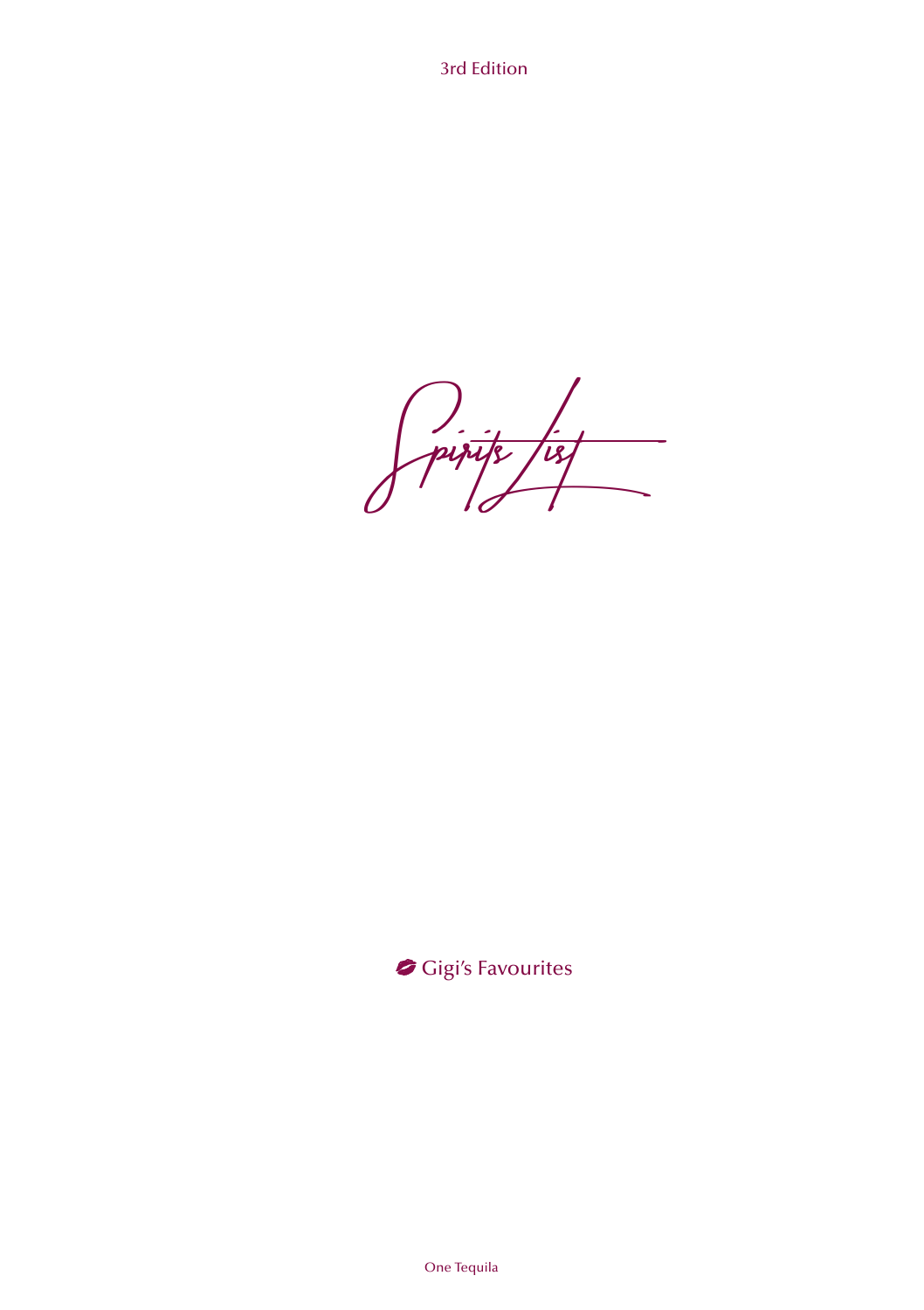#### AMERICAN WHISKEY

| James E. Pepper 1776 Rye          | 95  |
|-----------------------------------|-----|
| Baker's 7 <sup>YR</sup>           | 100 |
| <b>Basil Haydens</b>              | 130 |
| <b>Blantons Single Barrel</b>     | 60  |
| <b>Buffalo Trace</b>              | 36  |
| Bulleit <b>&amp;</b>              | 35  |
| Elijah Craig Small Batch          | 75  |
| <b>Four Roses Single Barrel</b>   | 130 |
| <b>Hudsons Baby Rye</b>           | 105 |
| Jack Daniel's Single Barrel       | 50  |
| Jack Daniel's Rye                 | 31  |
| <b>Knob Creek</b>                 | 50  |
| <b>Koval Millet</b>               | 82  |
| <b>Makers Mark</b>                | 45  |
| Michter's Sour Mash               | 105 |
| Rittenhouse 100 Proof Rye         | 110 |
| <b>Sazerac Rye</b>                | 40  |
| <b>W.L Weller Special Reserve</b> | 60  |
| <b>Wild Turkey</b>                | 30  |
| <b>Woodford Reserve</b>           | 41  |
| <b>Woodford Rye</b>               | 46  |
|                                   |     |

### ISLAY WHISKEY

| Bowmore 12 <sup>YR</sup>          | 50  |
|-----------------------------------|-----|
| Bruichladdich Classic Laddie      | 75  |
| <b>Bruichladdich Islay Barley</b> | 155 |
| <b>Bruichladdich Octomore</b>     | 185 |
| Caol Ila                          | 90  |
| Lagavulin 16 <sup>YR</sup>        | 150 |

#### SCOTCH WHISKEY

| Cardhu                          | 55   |
|---------------------------------|------|
| Glen Grant 10 <sup>YR</sup>     | 42   |
| Glenfarclass 25 <sup>YR</sup>   | 280  |
| Glenforclas 1966                | 1900 |
| Auchentoshan American Oak       | 37   |
| Johnnie Walker Black            | 35   |
| Johnnie Walker Gold             | 48   |
| Johnnie Walker Green            | 75   |
| Johnnie Walker 18 <sup>YR</sup> | 90   |
| Johnnie Walker Blue             | 230  |
| <b>Monkey Shoulder</b>          | 40   |
| Oban                            | 100  |
| Singleton 12 <sup>YR</sup>      | 55   |
| Talisker 10 <sup>YR</sup>       | 85   |
|                                 |      |

#### IRISH WHISKEY

| <b>Yellow Spot</b>     | 100 |
|------------------------|-----|
| <b>Tullamore Dew</b>   | 30  |
| Teeling Small Batch    | 41  |
| Jameson Select Reserve | 38  |

### JAPANESE WHISKEY

| Nikka from the Barrel  | 128 |
|------------------------|-----|
| <b>Suntory Toki</b>    | 45. |
| Suntory Hibiki Harmony | 130 |

### OTHER REGION WHISKEYS

| Bain's Single Grain (South Africa) 30       |  |
|---------------------------------------------|--|
| <b>Copper Republic Bourbon Cask</b>         |  |
| (South Africa)<br>59                        |  |
| <b>Armorik Sherry Finish (France)</b><br>90 |  |
| Paul John Edited (India)<br>60              |  |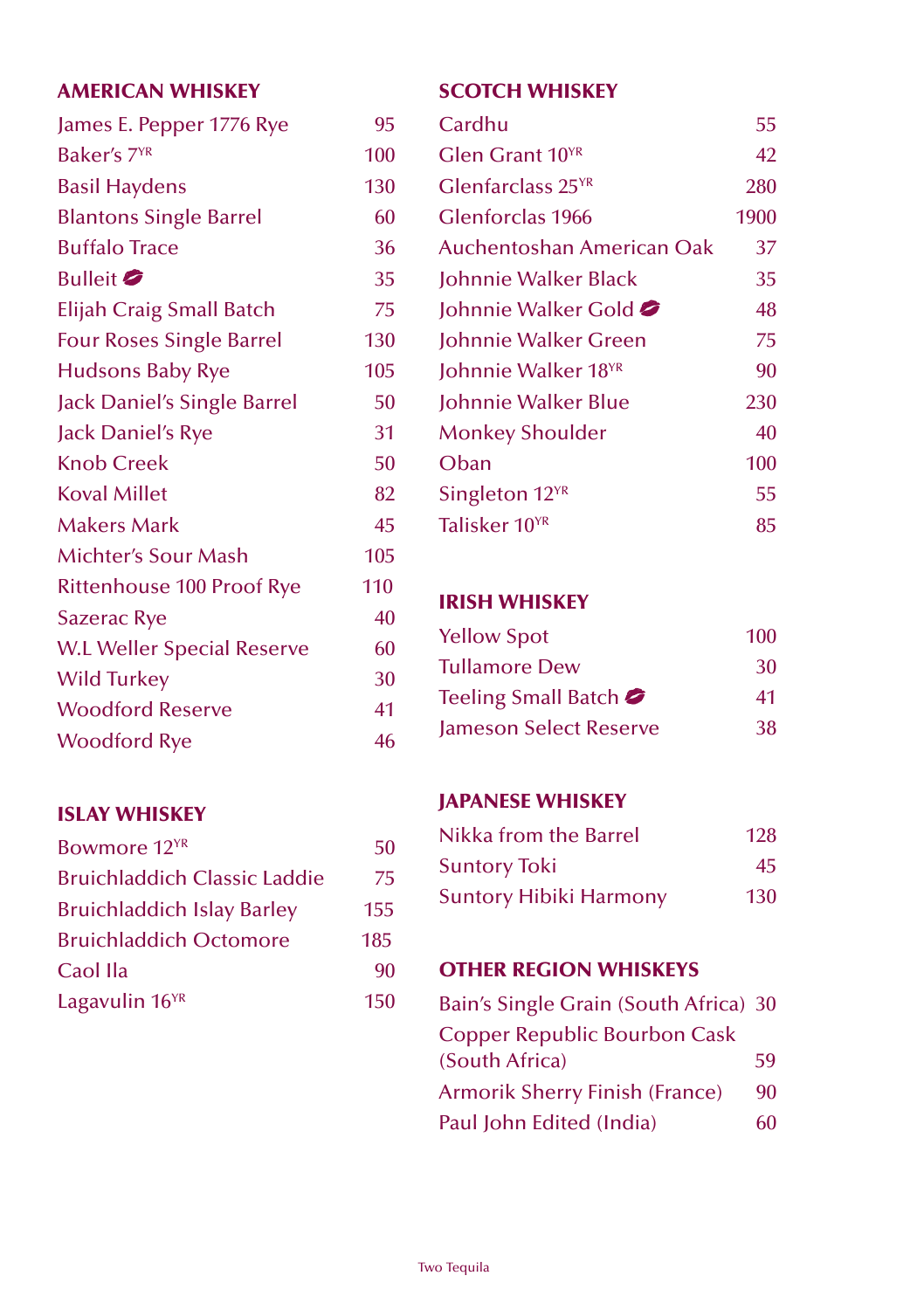#### RUM

| Appleton 12 <sup>YR</sup>          | 51  |
|------------------------------------|-----|
| <b>Baron Samedi</b>                | 30  |
| Bacardi Cuatro                     | 30  |
| <b>Bacardi Ocho</b>                | 35  |
| <b>Copeland Cape</b>               | 35  |
| Da Tulha Silver Cachaca            | 30  |
| Dead Man's Fingers Dark            | 30  |
| Doorlys 12 <sup>YR</sup>           | 120 |
| <b>Floating Dutchman Cape Dark</b> | 30  |
| Gertie's Gold                      | 33  |
| <b>Kill Devil Guatemala</b>        | 110 |
| <b>Mount Gay Black Barrel</b>      | 42  |
| <b>Richland Cask Strength</b>      | 95  |
| <b>Richland Virgin</b>             | 58  |

#### TEQUILA

| <b>Casamigos Blanco</b>        | 95 |
|--------------------------------|----|
| Cenote Reposado                | 85 |
| Don Julio Reposado             | 61 |
| <b>Espolon Blanco</b>          | 43 |
| Espolon Reposado               | 43 |
| Herradura Anejo                | 63 |
| Herencia Anejo                 | 46 |
| Hijos De Villa Blanco          | 65 |
| <b>KAH Anjo</b>                | 85 |
| <b>KAH Blanco</b>              | 70 |
| KAH Reposado                   | 75 |
| Ocho Reposado                  | 76 |
| Rooster Rojo Reposado <i>●</i> | 37 |

## MEZCAL / AGAVE

| 4 <sup>TH</sup> Rabbit Karoo Agave Spirit | 62 |
|-------------------------------------------|----|
| Alipus Barro San Migual                   | 83 |
| Balam Espadin Joven                       | 64 |
| Divino Reposado                           | 98 |
| Hope Esparanza Reposado                   | 51 |
| Montelebos Joven                          | 54 |
|                                           |    |

### BRANDY & COGNAC

| <b>Bisquit &amp; Dobouché VS</b> | 42  |
|----------------------------------|-----|
| Calvados VSOP                    | 60  |
| <b>Copeland Pisco</b>            | 38  |
| <b>Courvoisier VS</b>            | 49  |
| <b>Courvoisier VSOP</b>          | 77  |
| Courvoisier XO                   | 250 |
| Hennessey V.S.O.P Privilège      | 73  |
| Karo Cape Potstill               | 60  |
| KWV 5 <sup>YR</sup>              | 30  |
| $K$ WV 15 $YR$                   | 65  |
| <b>Oude Molen VS</b>             | 33  |
| <b>Remy Martin VSOP</b>          | 72  |
| Remy Martin 1738                 | 104 |
| <b>Remy Martin XO</b>            | 243 |
| Van Ryns 10YR                    | 30  |

## VERMOUTH / FORTIFIED WINES

| Bottega Rosso                  | 29 |
|--------------------------------|----|
| <b>Bottega Bianco</b>          | 30 |
| <b>Caperitif Kapse Dief</b>    | 16 |
| Cocchi Americano Bianci        | 43 |
| Cocchi Vermouth di Torino      | 43 |
| Cinzano Extra Dry              | 11 |
| Cinzano Rosso                  | 11 |
| Dolin Dry                      | 20 |
| <b>Monis Full Cream Sherry</b> | 19 |
| Monis Pale Dry Sherry          | 19 |
|                                |    |